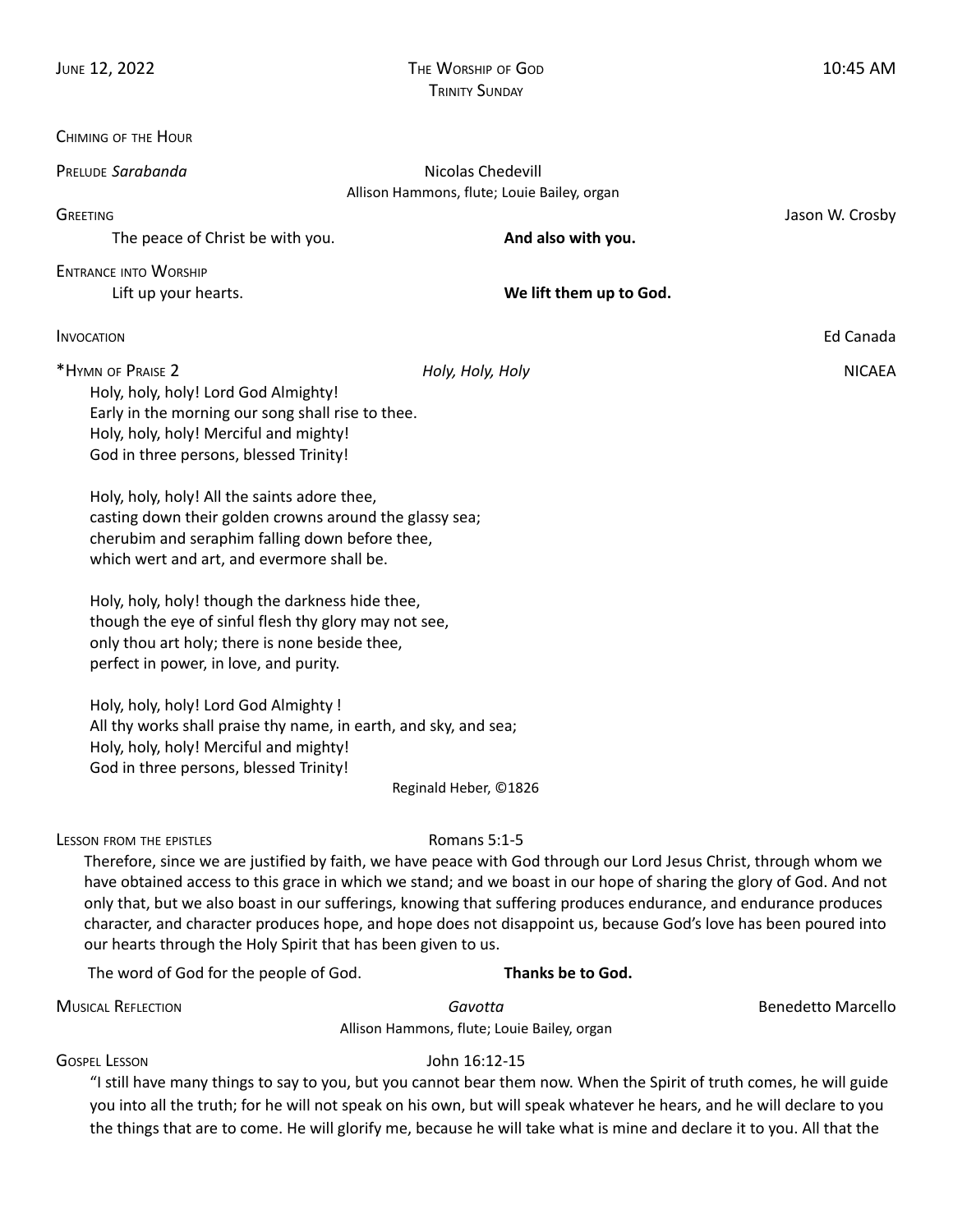Father has is mine. For this reason I said that he will take what is mine and declare it to you.

The word of God for the people of God. **Thanks be to God. CHILDREN'S MOMENT** KAREN SCOTT AND THE SCOTT CHILDREN'S MOMENT AND THE SCOTT CHILDREN'S MOMENT AND THE SCOTT CHILDREN CONTINUES. \*HYMN OF PENTECOST 291 *Sweet, Sweet Spirit* SWEET, SWEET SPIRIT There's a sweet, sweet Spirit in this place, and I know that it's the Spirit of the Lord; There are sweet expressions on each face, and I know they feel the presence of the Lord Sweet Holy Spirit, sweet heavenly Dove, stay right here with us, filling us with your love, and for these blessings we lift our hearts in praise; without a doubt we'll know that we have been revived when we shall leave this place. Doris Akers, ©1962 WORDS FOR THE JOURNEY *The Dance* Jason W. Crosby **DISCIPLINE OF SILENCE PRAYERS OF THE PEOPLE CONSUMING THE CONSUMING THE PEOPLE** THE LORD'<sup>S</sup> PRAYER Our Father, who art in heaven, hallowed be thy name. Thy kingdom come; thy will be done on earth as it is in heaven. Give us this day our daily bread, and forgive us our trespasses as we forgive those who trespass against us. And lead us not into temptation, but deliver us from evil. For thine is the kingdom **and the power and the glory forever. Amen. OFFERING OF TITHES AND GIFTS** You are invited to make an offering of your gifts as well as a silent offering of yourself. MUSICAL OFFERING *Here I am, Lord* Craig Courtney Chancel Ensemble; June Bailey, conductor; Louie Bailey, piano; Allison Hammons, flute I, the Lord of sea and sky, I have heard my people cry. All who dwell in dark and sin my hand will save. I who made the stars of night, I will make their darkness bright. Who will bear my light to them? Whom shall I send? Here I am, Lord. Is it I Lord? I have heard you calling in the night. I will go, Lord, if you lead me. I will hold your people in my heart.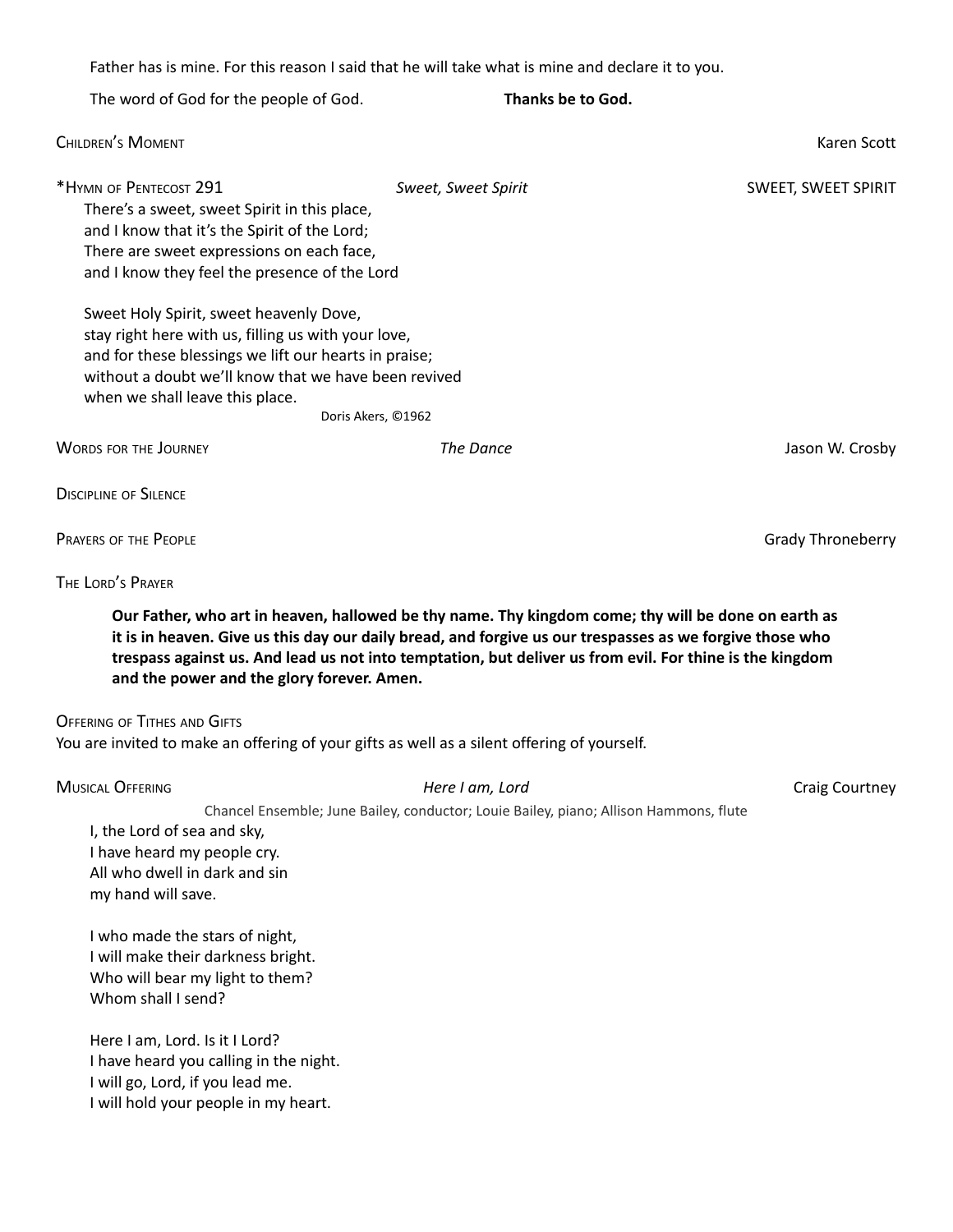I, the Lord of wind and flame, I will tend the poor and lame. I will set a feast for them. My hand will save.

Finest bread I will provide till their hearts be satisfied. I will give my life to them. Whom shall I send? Dan Schutte, 1981

\*GLORIA PATRI 805 *Glory Be to the Father* GREATOREX Glory be to the Father, and to the Son, and to the Holy Ghost: As it was in the beginning, is now, and ever shall be, world without end. Amen, Amen. INVITATION TO DISCIPLESHIP AND COMMUNITY We gladly welcome all who desire to unite with the community of faith at Crescent Hill Baptist Church to come forward during the Hymn of Response and share that decision with the minister. HYMN OF RESPONSE 517 *The Solid Rock* SOLID ROCK My hope is built on nothing less than Jesus' blood and righteousness; I dare not trust the sweetest frame, but wholly lean on Jesus' name. *Refrain:* On Christ the solid Rock I stand; all other ground is sinking sand; all other ground is sinking sand. When darkness veils his lovely face, I rest on his unchanging grace; in every high and story gale my anchor holds within the veil. *Refrain* His oath, his covenant, his blood support me in the whelming flood; when all around my soul gives way he then is all my hope and stay. *Refrain* When he shall come with trumpet sound, O may I then in him be found, dressed in his righteousness alone, faultless to stand before the throne. *Refrain* Edward Mote, © 1834 LIFE OF THE CHURCH BENEDICTION Jason W. Crosby POSTLUDE *improvisation of NICAEA* Louie Bailey \* Worshipers are invited to rise, in body or spirit.

- Bulletin cover: JESUS MAFA. The mission to the world, from **Art in the Christian Tradition**, a project of the Vanderbilt Divinity Library, Nashville, TN.
- Texts are reprinted by permission of CCLI License 1801331 and One License A718444.

CRESCENT HILL BAPTIST CHURCH 2800 Frankfort Avenue Louisville, Kentucky 40206-2662 Phone: 502-896-4425 [www.chbcky.org](http://www.chbcky.org)

LOUIE L. BAILEY, Minister of Music/Organist JORDAN S. CONLEY, Interim Minister to Youth JASON W. CROSBY, Minister of Preaching, Pastoral Care & Administration